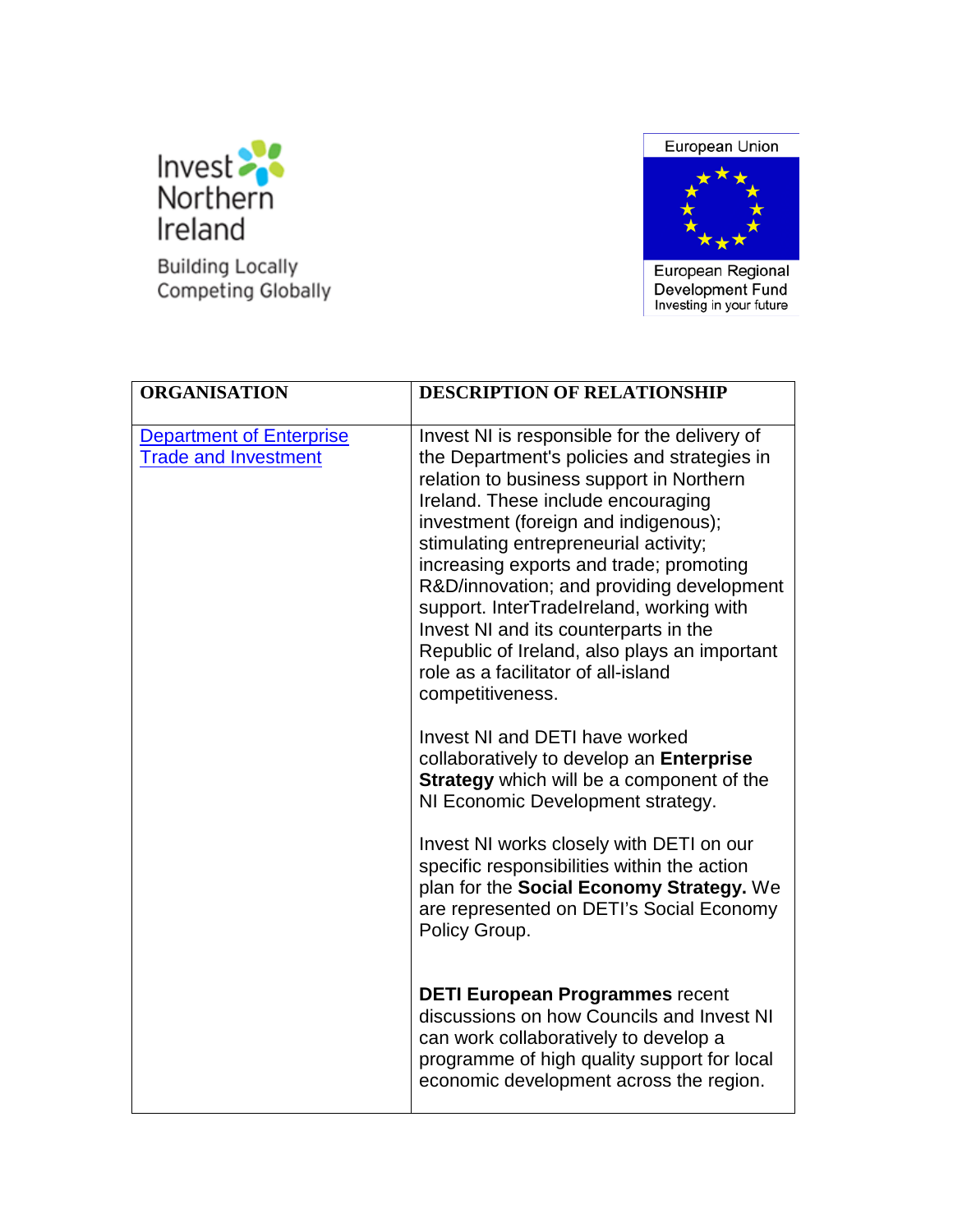| <b>UKTI</b>                           | Invest NI and UKTI work together on the       |
|---------------------------------------|-----------------------------------------------|
|                                       | promotion of exports and the attraction of    |
|                                       | new inward investment                         |
| <b>Northern Ireland Tourist Board</b> | In support of NITB's tourism policy, Invest   |
|                                       | NI assists the development of the tourism     |
|                                       |                                               |
|                                       | accommodation sector and of other             |
|                                       | commercial tourism businesses                 |
| <b>NI Screen</b>                      | Works closely with Invest Ni's Creative       |
|                                       | Media team to accelerate the development      |
|                                       | of a dynamic and sustainable screen           |
|                                       | industry in Northern Ireland.                 |
| <b>Department for Employment</b>      | Works with Invest NI on the Social Economy    |
| and Learning                          | Fund and the evaluation of the pilot          |
|                                       | programme, youth enterprise initiatives and   |
|                                       | read across with DEL's Innovation Fund.       |
| <b>ABACUS</b>                         | Contracted to deliver Enhanced EU             |
|                                       | <b>Directorate Service</b>                    |
|                                       | * contract expired in 2009                    |
| <b>Technology Strategy Board</b>      | Work in partnership to deliver the            |
| (TSB)                                 | Knowledge Transfer Partnership                |
|                                       | programme                                     |
| <b>Northern Ireland Technology</b>    | Contracted to deliver Design Advice Service   |
| Centre (NITC)                         |                                               |
|                                       |                                               |
| Intertradelreland                     | Work in partnership to boost North/South      |
|                                       | economic co-operation. Invest NI supports     |
|                                       | ITI's ACUMEN programme which helps            |
|                                       | SME's to grow their business in Ireland by    |
|                                       | targeting new cross border markets.           |
|                                       | Invest NI's CFAAD Team has Membership         |
|                                       | of the Equity Network Steering Committee,     |
|                                       | a main committee of Intertradelreland in      |
|                                       | terms of promoting equity capital across the  |
|                                       | island of Ireland                             |
|                                       | Invest NI is joint funder of Halo NI with ITI |
|                                       | for two years – ends April 2011               |
| <b>Enterprise Ireland</b>             | Invest NI and EI cooperate on trade           |
|                                       | promotion matters including opening all       |
|                                       | trade missions to companies and making        |
|                                       | the services of Invest NI and EI overseas     |
|                                       | offices available to all companies            |
|                                       | Invest NI cooperates with Enterprise Ireland  |
|                                       | to harmonise the dates for "Calls for         |
|                                       | Innovation Vouchers" and to facilitate the    |
|                                       | access of expertise available across          |
|                                       | national borders. Enterprise Ireland operate  |
|                                       | the Innovation Voucher Scheme in              |
|                                       |                                               |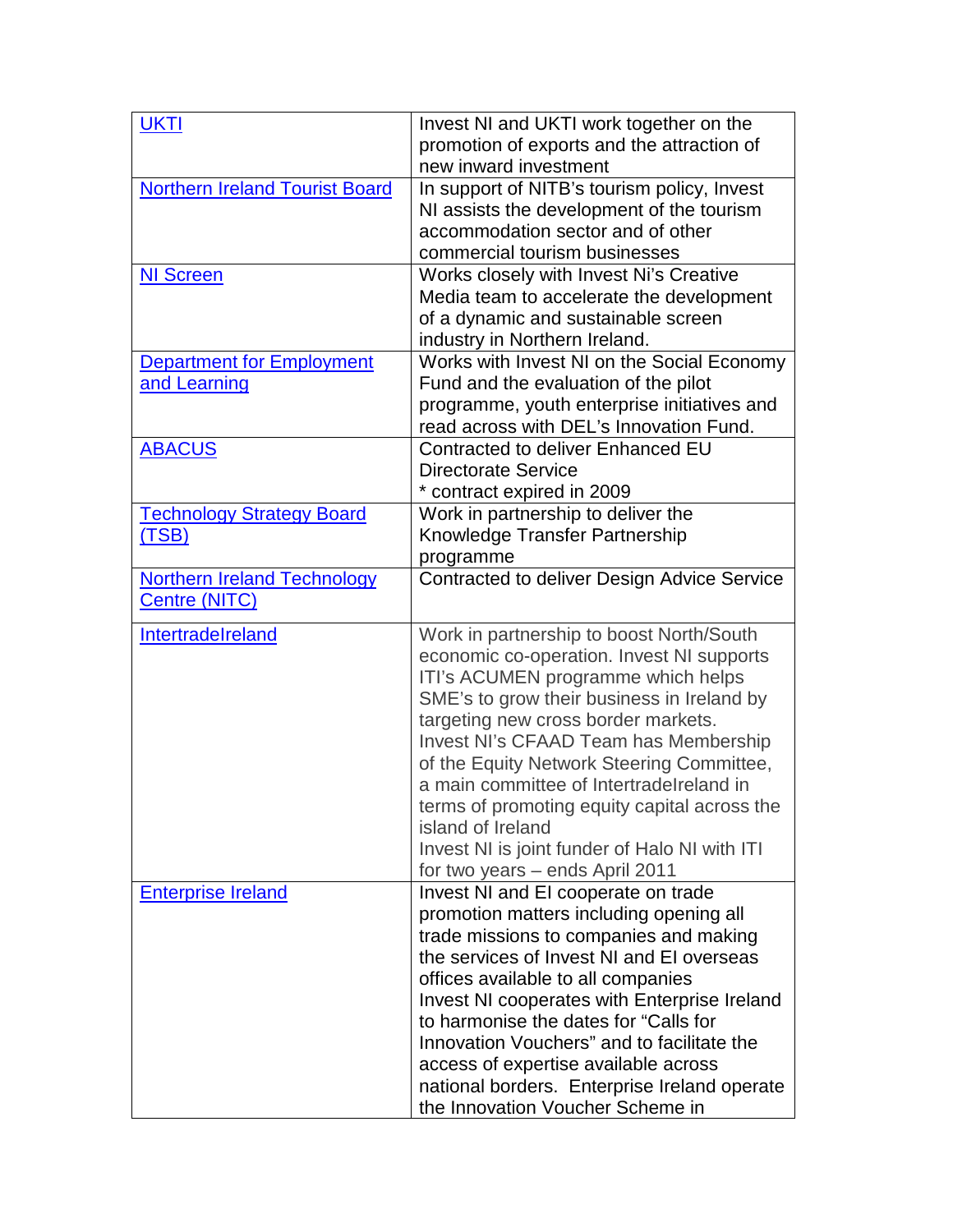|                                    | collaboration with INI. TAU have quarterly                                    |
|------------------------------------|-------------------------------------------------------------------------------|
|                                    | meetings with EI to discuss progress and                                      |
|                                    | share best practice.                                                          |
|                                    | Invest NI's CFAAD Team meets about 3                                          |
|                                    | times a year with EI to share common                                          |
|                                    | knowledge on venture capital initiatives.                                     |
|                                    | <b>Enterprise Invest NI's Regional Business</b>                               |
|                                    | Team works with this department in the                                        |
|                                    | promotion of the All Ireland Student Awards.                                  |
| <b>Bord Bia</b>                    | Invest NI works with Irish Food Board on the                                  |
|                                    | promotion and development of the speciality                                   |
|                                    | food sector including joint participation in                                  |
|                                    | international food exhibitions.                                               |
| <b>Irish Exporters Association</b> | Invest NI maintains contact with IEA on                                       |
|                                    |                                                                               |
|                                    | matters of mutual interest relating to the                                    |
|                                    | promotion of NI exports. e.g. Dairy UK (NI)                                   |
| NI Chamber of Commerce and         | Invest NI and NICCI works together to<br>support companies seeking to develop |
| <b>Industry</b>                    |                                                                               |
|                                    | export markets and to promote cross border                                    |
|                                    | trade through NICCI Network Getwork                                           |
|                                    | initiatives.                                                                  |
|                                    |                                                                               |
|                                    |                                                                               |
|                                    |                                                                               |
|                                    |                                                                               |
| <b>Department of Environment</b>   | Works closely with Invest NI's                                                |
|                                    | Entrepreneurship Development Team in the                                      |
|                                    | development of a new Enterprise Strategy                                      |
|                                    | for Northern Ireland.                                                         |
|                                    | <b>Invest NI's Entrepreneurship Development</b>                               |
|                                    | Team works with this department with the                                      |
|                                    | objective of promoting entrepreneurship                                       |
|                                    | within education.                                                             |
|                                    | DoE Planning Service works closely with                                       |
|                                    | Invest NI's Property Solutions Unit in the                                    |
|                                    | development of Area Plans. Planning                                           |
|                                    | Service also, on occasion, seek the view of                                   |
|                                    | Invest NI in respect of specific planning                                     |
|                                    | applications                                                                  |
| <b>NI Exporters Association</b>    | Invest NI consults with NIEA on matters of                                    |
|                                    | mutual interest relating to the promotion of                                  |
|                                    | NI exports                                                                    |
| <b>Department for Social</b>       | DSD is represented at the SEP Stakeholder                                     |
| <b>Development</b>                 | Group. SEP participants are located in or                                     |
|                                    | service those in disadvantaged areas as                                       |
|                                    | defined in the Noble Super Outputs Areas.                                     |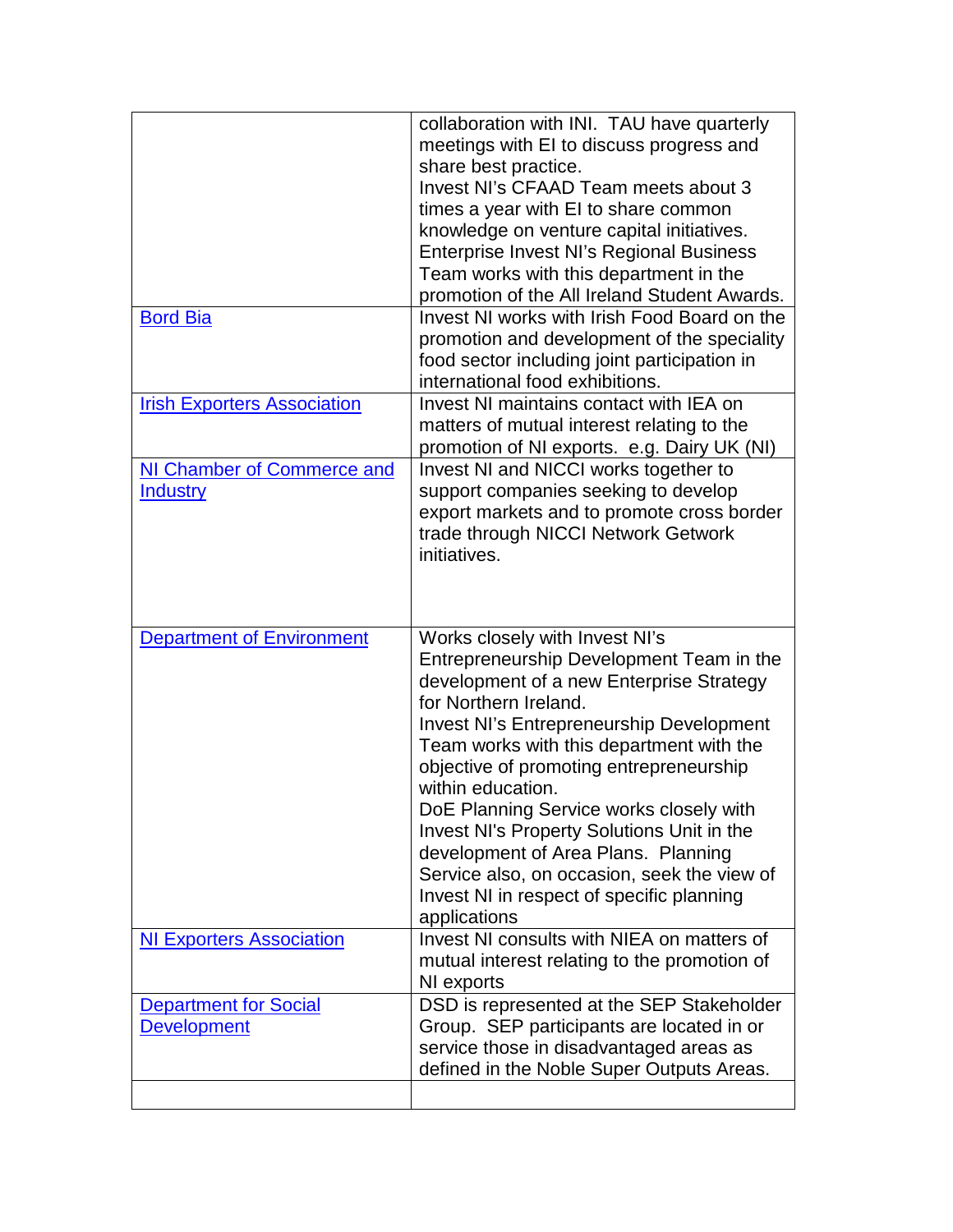| <b>Department for Regional</b><br><b>Development</b><br>Department of Agriculture and<br><b>Rural Development</b><br><b>Department of Education NI</b> | Works closely with Invest NI's<br>Entrepreneurship Development Team in the<br>development of a new Enterprise Strategy<br>for Northern Ireland<br>There is co-operation between Invest NI<br>and DARD regarding the Rural<br>Development Programme and the business<br>plan output from the Go For It start up<br>programme.<br>Invest NI works with DE in the organisation<br>of Global Entrepreneurship Week activities                                                                                                                                                                                                                                                           |
|--------------------------------------------------------------------------------------------------------------------------------------------------------|-------------------------------------------------------------------------------------------------------------------------------------------------------------------------------------------------------------------------------------------------------------------------------------------------------------------------------------------------------------------------------------------------------------------------------------------------------------------------------------------------------------------------------------------------------------------------------------------------------------------------------------------------------------------------------------|
|                                                                                                                                                        | for young people in the education sector to<br>ensure compatibility with Dept of Education<br>strategy. DE provides part-funding to Invest<br>NI for this.                                                                                                                                                                                                                                                                                                                                                                                                                                                                                                                          |
| <b>ANIC</b>                                                                                                                                            | Works closely with Invest NI's<br>Entrepreneurship Development Team in the<br>development of a new Enterprise Strategy<br>for Northern Ireland.<br><b>Invest NI's Entrepreneurship Development</b><br>Team works with this department with the<br>objective of promoting entrepreneurship<br>within education                                                                                                                                                                                                                                                                                                                                                                       |
| <b>Queens University Belfast</b>                                                                                                                       | Works closely with Invest NI's<br>Entrepreneurship Development Team in the<br>development of a new Enterprise Strategy<br>for Northern Ireland.<br><b>Invest NI's Entrepreneurship Development</b><br>Team works with this department with the<br>objective of promoting entrepreneurship<br>within education.<br>Invest NI's CFAAD team liaises with QUB re<br>the new equity fund of £1 million, part of the<br>NISPO enterprise escalator initiative -<br>Queens University Belfast Innovation Fund<br>Responsible for delivering the Invest NI<br>funded Proof of Concept programme to<br>improve the level and quality of<br>commercialisation from with in Ni<br>universities |
| <b>University of Ulster</b>                                                                                                                            | Works closely with Invest NI's<br>Entrepreneurship Development Team in the<br>development of a new Enterprise Strategy<br>for Northern Ireland.                                                                                                                                                                                                                                                                                                                                                                                                                                                                                                                                     |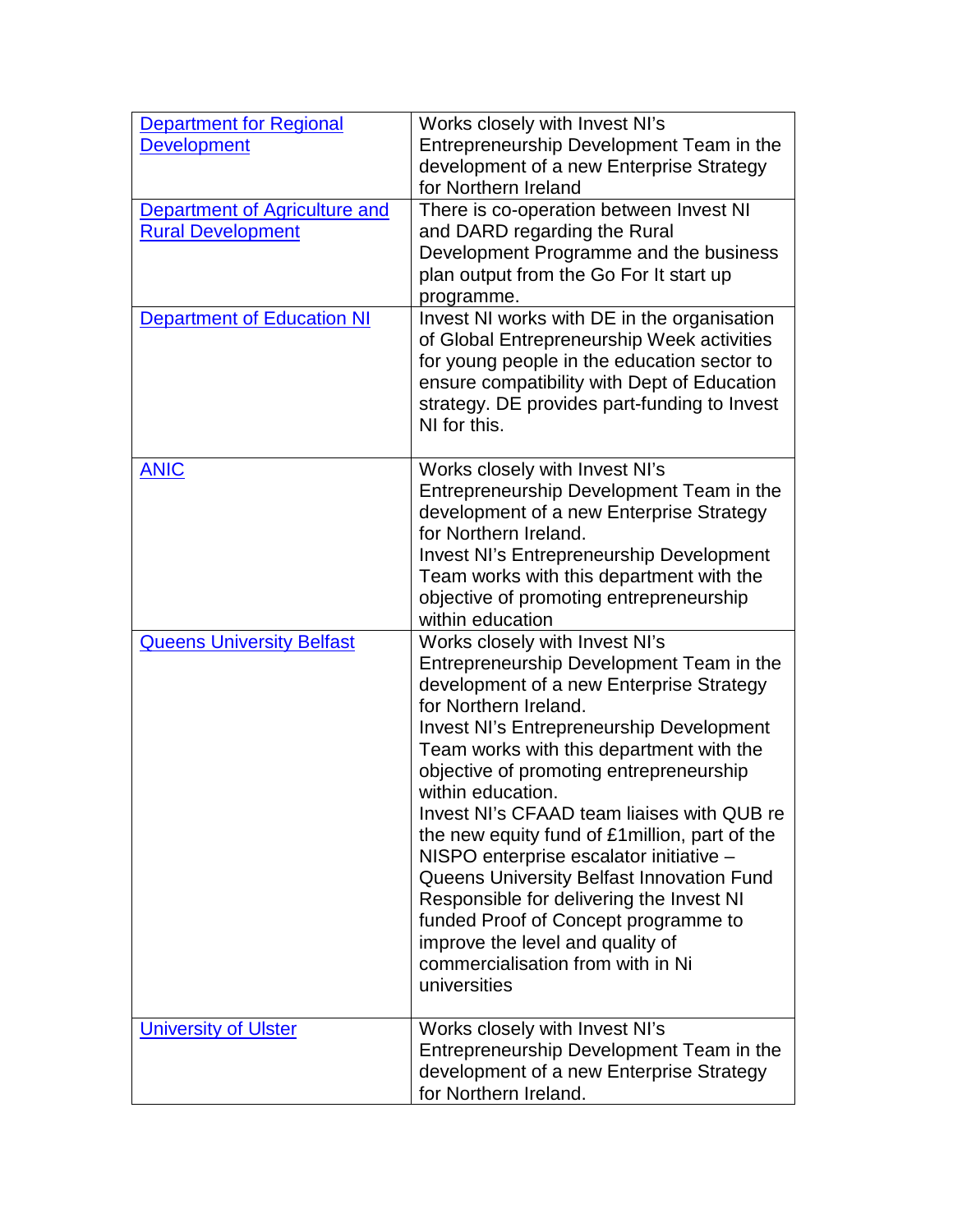|                                      | <b>Invest NI's Entrepreneurship Development</b>                                        |
|--------------------------------------|----------------------------------------------------------------------------------------|
|                                      | Team works with this department with the                                               |
|                                      | objective of promoting entrepreneurship                                                |
|                                      | within education                                                                       |
|                                      | Invest NI's CFAAD team liaises with UU re                                              |
|                                      | the new equity fund of £1 million, part of the                                         |
|                                      | NISPO enterprise escalator initiative -                                                |
|                                      | <b>Ulster Innovation Fund</b>                                                          |
|                                      | Responsible for delivering the Invest NI                                               |
|                                      | funded Proof of Concept programme to                                                   |
|                                      | improve the level and quality of                                                       |
|                                      | commercialisation from within NI                                                       |
|                                      | Universities.                                                                          |
|                                      | <b>Invest NI's Entrepreneurship Development</b>                                        |
| <b>CCEA</b>                          | Team works with this department with the                                               |
|                                      | objective of promoting entrepreneurship                                                |
|                                      | within education                                                                       |
| <b>Councils of Northern Ireland</b>  | <b>Invest NI's Entrepreneurship Development</b>                                        |
|                                      | Team liaises with economic development                                                 |
|                                      | officials from local councils regarding the                                            |
|                                      | current start a Business programme and the                                             |
|                                      | forthcoming Small Business Support                                                     |
|                                      |                                                                                        |
|                                      | programme.                                                                             |
|                                      |                                                                                        |
| <b>Carbon Trust</b>                  | Invest NI provides funding for the carbon                                              |
|                                      | Trust to deliver programmes that are                                                   |
|                                      | designed to improve business                                                           |
|                                      | competitiveness through energy efficient                                               |
|                                      | low carbon and renewable energy                                                        |
|                                      | technologies. The partnership is serviced by                                           |
|                                      | funding, agreeing the local delivery plan and                                          |
|                                      | delivering the plan.                                                                   |
| <b>National Industrial Symbiosis</b> | Invest NI provides funding for NISP to help                                            |
| <b>Programme (NISP)</b>              | business create sustainable commercial                                                 |
|                                      | opportunities through the trading of                                                   |
|                                      | resources including materials, energy and                                              |
|                                      | water, sharing of assets, logistics and                                                |
|                                      | expertise. The partnership is serviced by                                              |
|                                      | funding, agreeing local delivery plan and                                              |
|                                      | working together to deliver the plan.                                                  |
| <b>Envirowise</b>                    | Envirowise delivers a government funded                                                |
|                                      | programme of free advice to UK businesses                                              |
|                                      | to help them increase profitability and                                                |
|                                      | improve efficiency through reducing                                                    |
|                                      | environmental impact. The partnership is                                               |
|                                      | serviced by funding, agreeing the local<br>delivery plan and working in partnership to |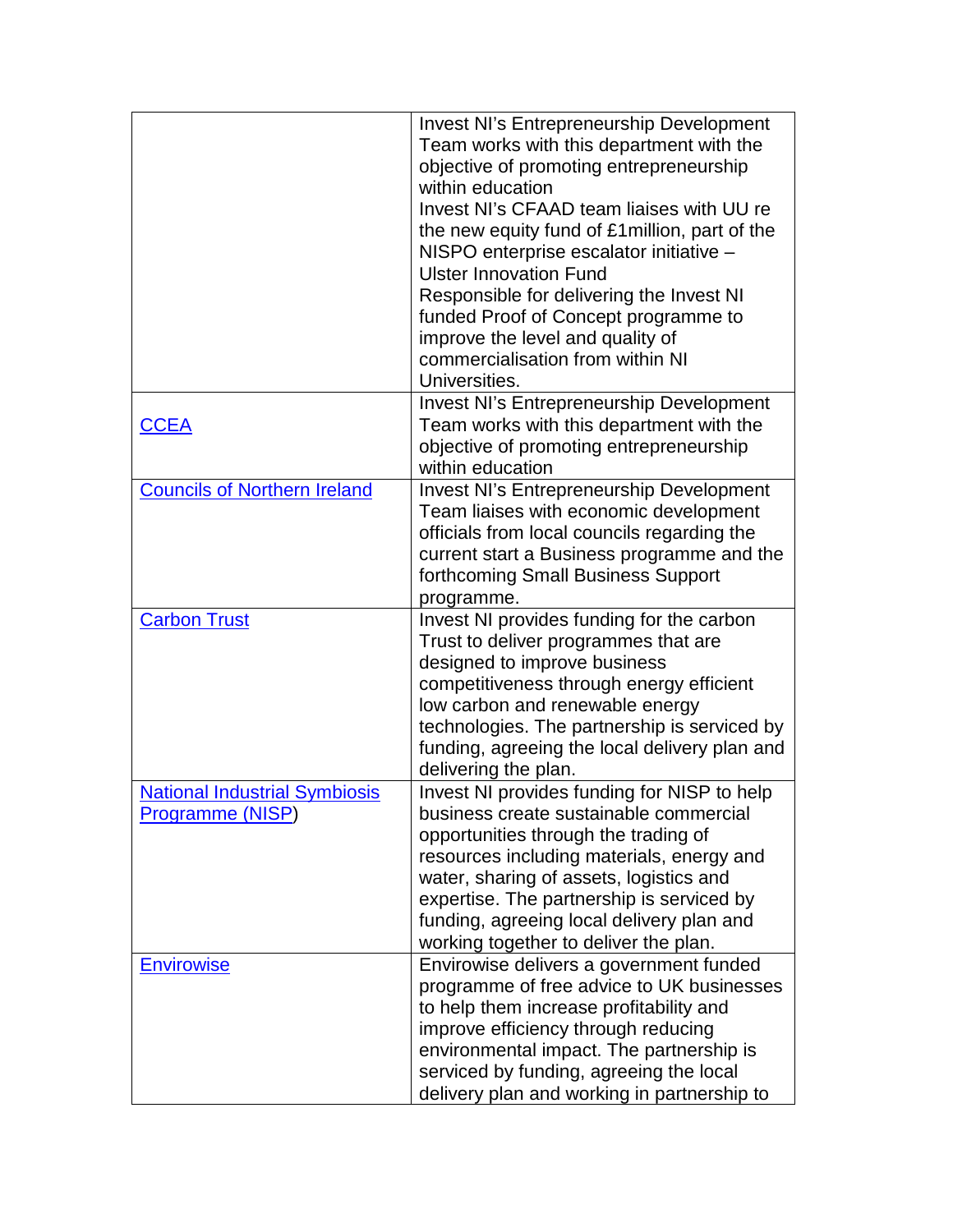| deliver the plan.                                                                                                                                                                                                                                                                                                                                                                                   |
|-----------------------------------------------------------------------------------------------------------------------------------------------------------------------------------------------------------------------------------------------------------------------------------------------------------------------------------------------------------------------------------------------------|
| Interest groups where Invest NI facilitates<br>networking events, technology transfer<br>events and site visits in an attempt to<br>stimulate collaboration and opportunities.                                                                                                                                                                                                                      |
| e synergy is manager of the NISPO<br>enterprise escalator initiative for seed and<br>early stage businesses - an initiative<br>comprising £7 million for equity through<br>three funds, a POC grant scheme of £3<br>million together with a suite of programmes<br>- Investment Readiness and Intellectual<br><b>Property Exploitation Unit. Invest NI</b><br>provided the £10 million funding.     |
| Invest NI's CFAAD team liaises with<br>Clarendon who are fund managers of two<br>funds in the seed and early stage space -<br>Nitech with £3 million from Invest NI in seed<br>capital and Viridian, where DETI is the<br>investor for a third of the £10 million fund.<br>Both funds are now closed for investment<br>except for follow on                                                         |
| Invest NI's CFAAD team liaises with<br>Crescent Capital who are fund managers of<br>a development fund of £22.5 million where<br>Invest NI is a third subordinated investor<br>alongside private investors. Fund closed to<br>new investments in 2010.                                                                                                                                              |
| Invest NI and IntertradeIreland fund the<br>management costs of halo - business angel<br>networking in Northern Ireland, delivered by<br>NISP. In addition, Invest NI provides part of<br>the financial support for two NISP events,<br>the VC Forum and 25k awards. The aim of<br>the events is to stimulate the venture capital<br>market in NI                                                   |
| Northern Ireland Screen is a national screen<br>agency for Northern Ireland whose aim is to<br>accelerate the development of a dynamic<br>and sustainable screen industry and culture<br>in Northern Ireland. The main areas of<br>activity include funding; locations, services<br>and facilities, exhibition and audience<br>development, education, business support<br>and skills and training. |
|                                                                                                                                                                                                                                                                                                                                                                                                     |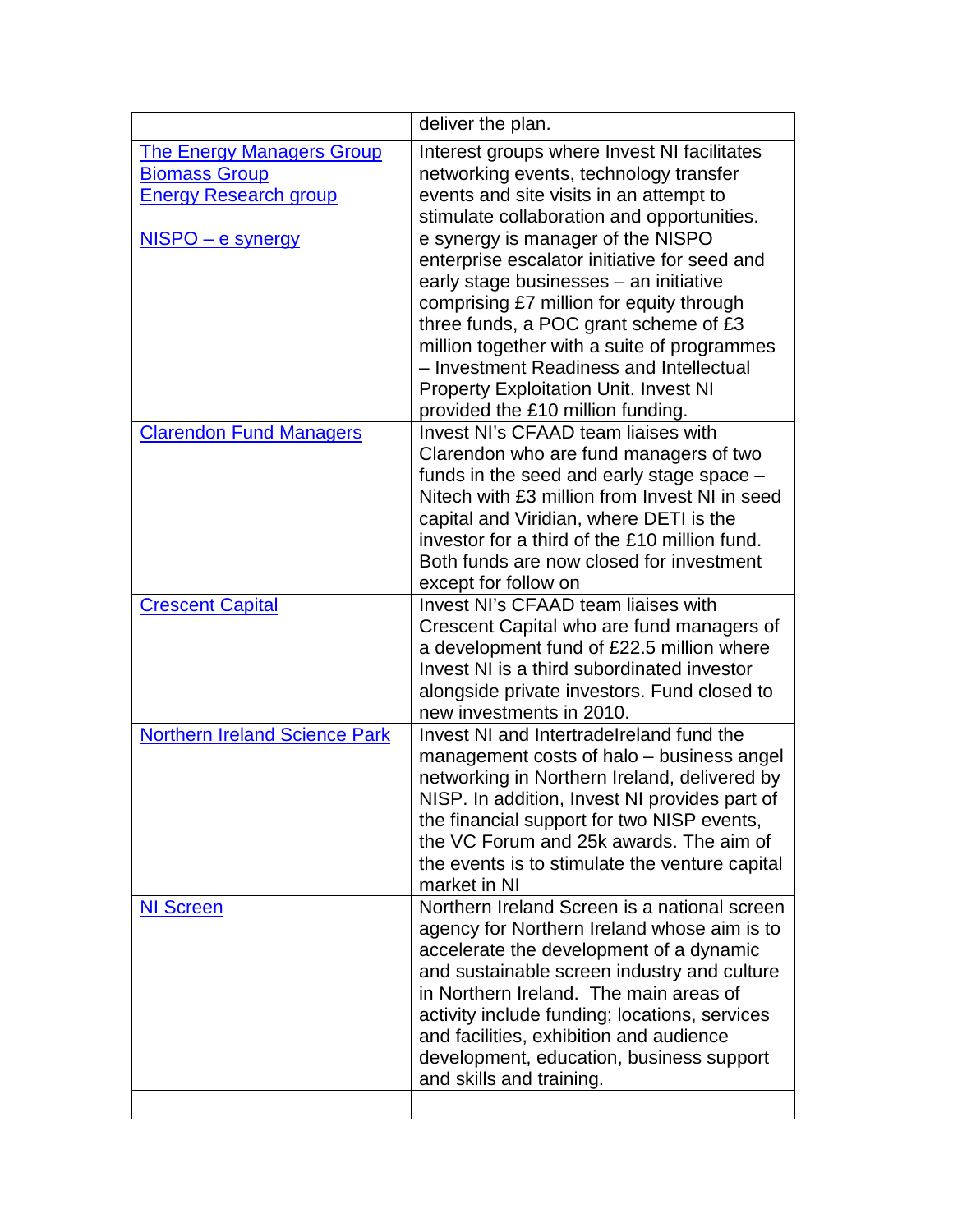|                                  | Invest NI and the Arts Council for NI (ACNI)                                           |
|----------------------------------|----------------------------------------------------------------------------------------|
| <b>Fast Forward</b>              | has appointed Fast Forward to deliver a                                                |
|                                  | programme of activities to accelerate the                                              |
|                                  | development of the music industry in                                                   |
|                                  | Northern Ireland, through a one year interim                                           |
|                                  | programme. The programme involves a                                                    |
|                                  | defined mixture of skills                                                              |
|                                  | development/mentoring and facilitating                                                 |
|                                  | workshops and international showcasing.                                                |
| <b>Craft NI</b>                  | Invest NI appointed Craft Northern Ireland                                             |
|                                  | (CNI) to deliver a range of business                                                   |
|                                  |                                                                                        |
|                                  | developmental programmes to develop the<br>local Craft Sector. CNI has at its core the |
|                                  |                                                                                        |
|                                  | objective to ensure that individual creative                                           |
|                                  | entrepreneurs develop their individual                                                 |
|                                  | business beyond the current micro status                                               |
|                                  | and improve their current wealth creation                                              |
|                                  | potential.                                                                             |
| <b>Bio Business</b>              | Bio Business Ltd (Bio Business) was                                                    |
|                                  | established in 2004 as an industry member-                                             |
|                                  | based body to represent, support and                                                   |
|                                  | enhances the competitiveness of                                                        |
|                                  | businesses within the Life Sciences sector                                             |
|                                  | in Northern Ireland. The appointment of                                                |
|                                  | Board members and staff takes place                                                    |
|                                  | independently from Invest NI. The activities                                           |
|                                  | of Bio Business have to be approved by                                                 |
|                                  | Invest NI when Bio Business seeks funding                                              |
|                                  | from Invest NI                                                                         |
| <b>ECH Campus</b>                | The ECH Campus was founded by a team                                                   |
|                                  | of independent business leaders, who                                                   |
|                                  | identified the need to enable innovation in                                            |
|                                  | the field of connected health. The ECH                                                 |
|                                  | campus operates independently of Invest                                                |
|                                  | NI.                                                                                    |
| <u>D5</u>                        | D5 is the external service provider                                                    |
|                                  | responsible for management of the BIL                                                  |
|                                  | programmes. D5 were selected to provide                                                |
|                                  | this service for the period April 2008 -                                               |
|                                  | March 2011                                                                             |
| <b>KPMG</b>                      | KPMG are carrying out an evaluation of the                                             |
|                                  |                                                                                        |
|                                  | BIL programme. KPMG were selected to                                                   |
|                                  | provide this service following an open                                                 |
|                                  | tender exercise conducted by CPD                                                       |
| <b>Technology Strategy Board</b> | Work together to deliver the Knowledge                                                 |
| TSB)                             | Transfer Partnership (KTP) programme in                                                |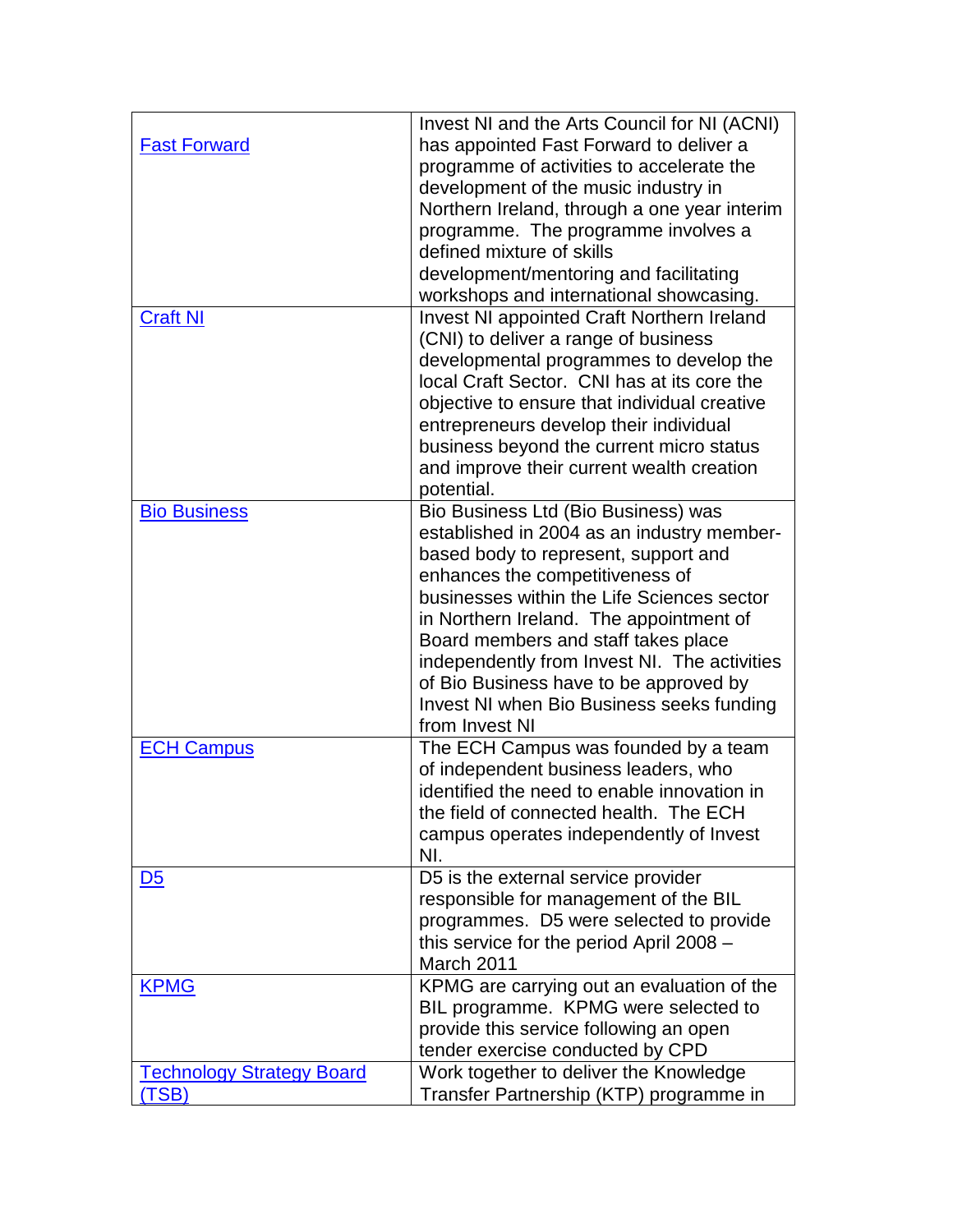|                                                                       | Northern Ireland                                                                                                                                                                                                                                                                                                                                                                                                                                                                                                                                |
|-----------------------------------------------------------------------|-------------------------------------------------------------------------------------------------------------------------------------------------------------------------------------------------------------------------------------------------------------------------------------------------------------------------------------------------------------------------------------------------------------------------------------------------------------------------------------------------------------------------------------------------|
| <b>Northern Ireland Technology</b><br><b>Centre (NITC) at Queens</b>  | Contracted to deliver elements of the<br><b>Design Service</b>                                                                                                                                                                                                                                                                                                                                                                                                                                                                                  |
| <b>Enterprise Europe Network</b>                                      | The Enterprise Europe Network has 572<br>member organisations across the EU and<br>beyond. They include chambers of<br>commerce and industry, technology centres,<br>universities and development agencies. Our<br>experts can help you find international<br>business partners, source new technologies<br>and access EU funding or finance. They can<br>advise you on issues such as: developing<br>your capacity to innovate, going<br>international, or EU law and standards.<br>Invest NI is the regional partner for Northern<br>Ireland. |
| <b>A/D/S Northern Ireland</b>                                         | Sector trade body for aerospace, defence,<br>security and space. The Invest NI<br>supported Northern Ireland office of A/D/S<br>will deliver a series of programmes tailored<br>to identify opportunities aimed at further<br>developing the capabilities of the local<br>aerospace, defence and security<br>companies.                                                                                                                                                                                                                         |
| <b>Office of the Northern Ireland</b><br><b>Executive in Brussels</b> | Invest NI is involved in regular contact with<br>ONIEB on a range of issues affecting client<br>companies which operate within Northern<br>Ireland's aerospace and defence sectors.                                                                                                                                                                                                                                                                                                                                                             |
| <b>Department for Business</b><br><b>Innovation and Skills</b>        | Invest NI works closely with this Department<br>on key strategic and funding issues relating<br>to the development of aerospace and<br>defence activities in Northern Ireland.                                                                                                                                                                                                                                                                                                                                                                  |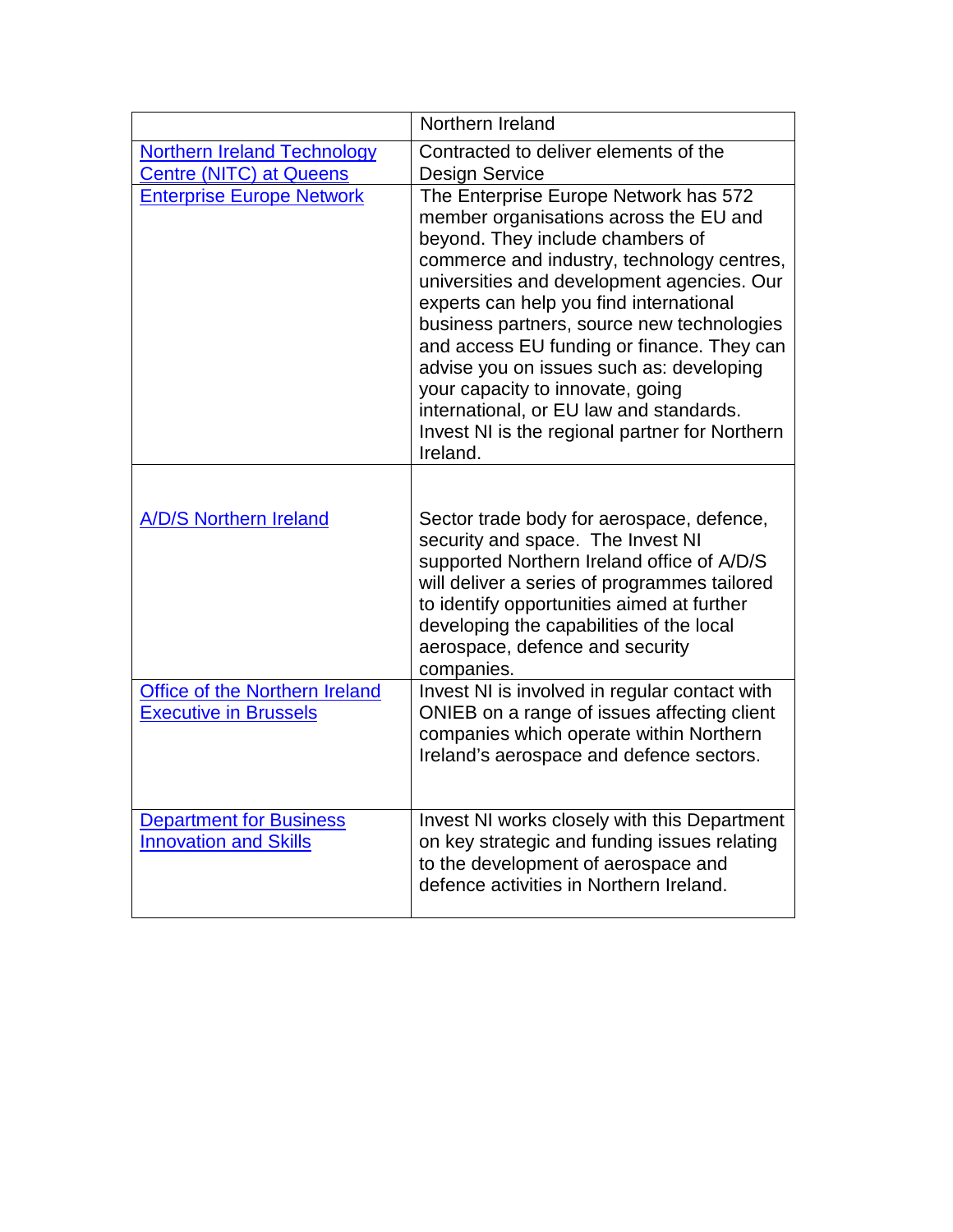| <b>European Commission</b>       | Invest NI maintains contact with relevant<br>Directorates General at the EC, primarily on |
|----------------------------------|-------------------------------------------------------------------------------------------|
|                                  | State Aid and Framework Programme 7                                                       |
|                                  | issues related to aerospace and defence.                                                  |
| <b>Northern Ireland Bureau,</b>  | Invest NI and the NIBW work together on                                                   |
| Washington                       | activities to maintain and develop                                                        |
|                                  | relationships with key influencers and                                                    |
|                                  | organisations within the US Administration.                                               |
| <b>Department of Environment</b> | DoE Planning Service works closely with                                                   |
|                                  | Invest Ni's Property Solutions Unit in the                                                |
|                                  | development of Area Plans. Planning                                                       |
|                                  | Service also, on occasion, seek the view of                                               |
|                                  | Invest NI in respect of specific planning                                                 |
|                                  | applications.                                                                             |
| <b>Food NI</b>                   | Food NI provides a single promotional voice                                               |
|                                  | for Northern Ireland's food & drink. The                                                  |
|                                  | operating board consists of representatives                                               |
|                                  | from across the entire supply chain as well                                               |
|                                  | as DARD and Invest NI                                                                     |
| <b>Red Meat Taskforce</b>        | The Northern Ireland Red Meat Task Force                                                  |
|                                  | (DARD, LMC, UFU, NIMEA, Invest NI &                                                       |
|                                  | NBA) is working to develop a long - term                                                  |
|                                  | strategy for the Northern Ireland beef and                                                |
|                                  | sheep meat industry.                                                                      |
| <b>Interdepartmental Group</b>   | The rationale for this group is to provide an                                             |
|                                  | effective forum for officials to take forward                                             |
|                                  | an integrated approach to public policy and                                               |
|                                  | the delivery of development support for the                                               |
|                                  | food sector. Public policy and programme                                                  |
|                                  | delivery support for the food industry takes                                              |
|                                  | place primarily through DARD/Invest NI,                                                   |
|                                  | though some other Departments also have<br>an interest.                                   |
| <b>Industry Advisory Panel</b>   | The rationale for the establishment of this                                               |
|                                  | group is to provide a strategic forum for the                                             |
|                                  | industry to advise departments on public                                                  |
|                                  | policy and the delivery of development                                                    |
|                                  | support for the food sector. The IAP                                                      |
|                                  | contributes to regular review of the over                                                 |
|                                  | arching NI food strategy and its                                                          |
|                                  | implementation, including the definition of                                               |
|                                  | targets and their quantifications.                                                        |
|                                  |                                                                                           |
|                                  |                                                                                           |
|                                  |                                                                                           |